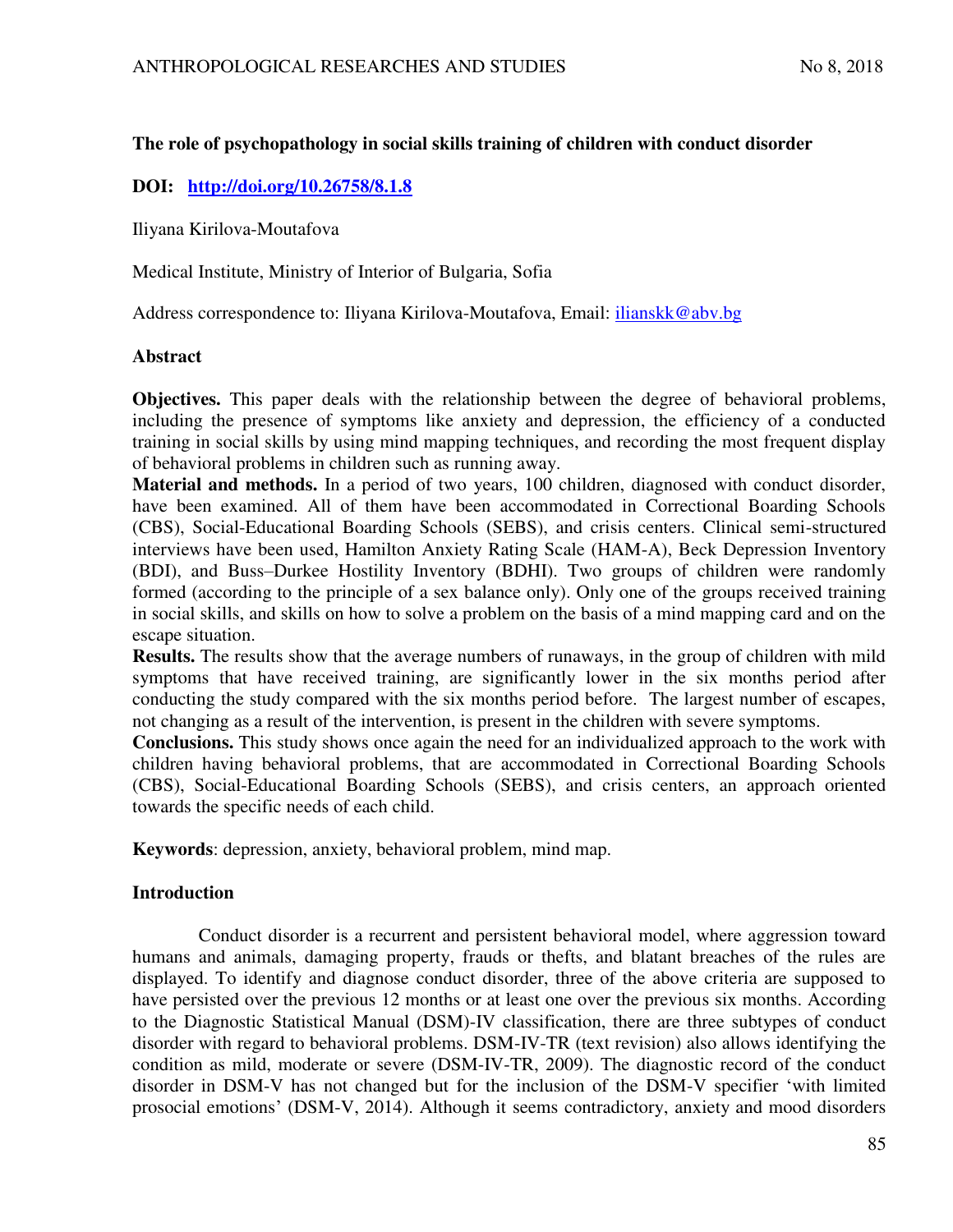are found in many youths with conduct disorder, especially in girls, at increased rates after puberty (Dulcan and Lake, 2012). Irritability, anxiety, and aggression may be the main features with sadness and inability to experience pleasure being less prominent (Μoore and Carr, 2000).

Children and adolescents with conduct disorder suffer from such a myriad of biopsychosocial vulnerabilities that it would be amazing to find any single effective treatment modality. Nevertheless, single procedures continue to be developed and tested (Lewis, 1996). The need for an individualized approach, oriented towards the specific need of each of the children, to the work with kids placed in Correctional Boarding Schools (CBS), Social-Educational Boarding Schools (SEBS) and crisis centers, displaying behavioral problems, ought perhaps to be underscored for the umpteenth time. The effective care for children with behavioral problems is at "the stage of pre-criminal status" (Mutafov, Shosheva and Gospodinova, 2000). The aggressive behavior that appears for the first time in the adolescence period is with a better prognosis, with better possibilities for correction and for building good social skills (Polnareva, 2013).

This scientific statement links the severity of the behavioral problems, including anxiety and depressed mood, to the effectiveness of the training in social skills through using suggestopedic techniques, i.e. mind mapping, and recording the most frequent display of children with behavioral problems, i.e. running away.

#### **Material and methods**

One hundred children aged between 15 and 17 years, placed at Correctional Boarding Schools (CBS), Social-Educational Boarding Schools (SEBS) and crisis centers in conditions of detention after running away, have been studied in a two-year period. All of them were diagnosed with conduct disorder and their general physical and mental state was examined. The group did not include children with ADHD and with mental retardation. Semi-structured interviews were conducted with all the members of the group. Data about each child's condition (as regards past diseases, present use of drugs, family constellation, criminogenic environment, period spent in the institution, reasons for placing the child at a residential home - the type of offences committed in the past, arson offences in the past and displayed aggression toward animals and people, use of alcohol, psychoactive substances or combined use, i.e. polysubstances, violence against the child in the past, number of runaways in the recent six months) were collected from the reports of the social services and the Ministry of Interior. The children were given a battery of tests for depression, anxiety, and aggression (Hamilton Anxiety Rating Scale (HAM-A), Beck Depression Inventory (BDI) and Buss– Durkee Hostility Inventory (BDHI).

The tests applied in this study are widely used in clinical practice and for research aims in Bulgaria. The use of these tests is evident in studies by several authors, published recently (Shumkova, 2006; Krastev, 2011; Temanova, 2011; Stoyanova, 2003; Dimitrov, 2010; Papazova, 2012). They were used with children aged between 13 and 18 years, including with groups of children in institutions (Papazova and Antonova, 2012).

After the tests and semistructured interviews, the group of 100 children was divided for the second stage of the study. Two groups of children were formed randomly to be relatively equally divided in terms of their sex. Each group contained 19 girls and 31 boys. One of the groups received social skills training: skills to solve a problem, using mind mapping, and a situation of running away. The training by using mind map techniques in this study is based on an objective assessment of the real needs of a child, and the goal is to translate the acquired social skills into real-life situations. The method based on using the mind map techniques is easily applicable and pragmatic,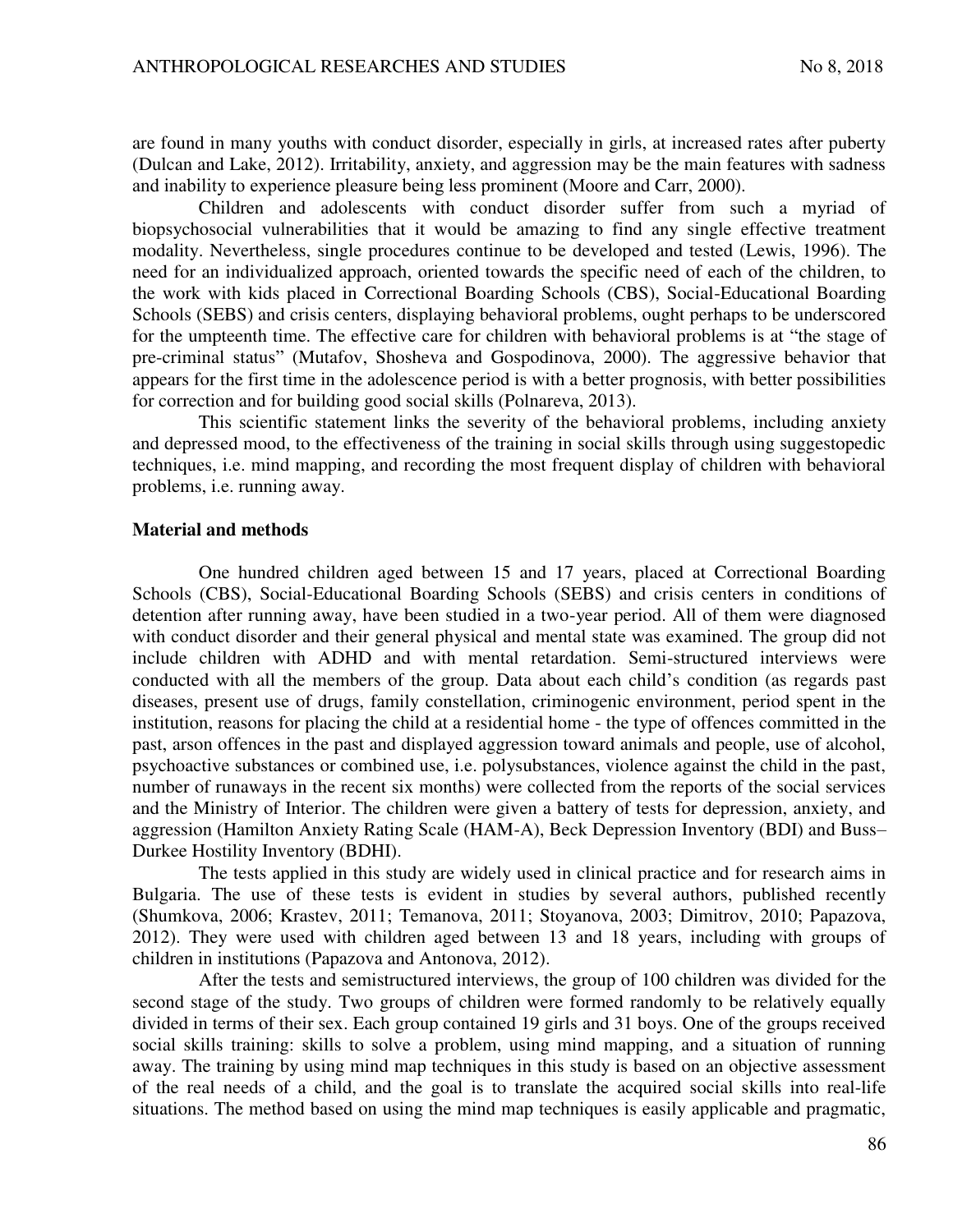not requiring the engagement in a particular paradigm or therapeutic theory. It seems to provide a child with the opportunity to receive efficacious interventions and hopefully obtain something tangible and resultative (Kirilova-Moutafova, 2018).

When examining the entire sample of 100 children the Ethics Code for Work with Children was strictly followed and a double informed consent was secured, because minors were studied. All children were informed that they were part of a study, an agreement being concluded on noncommitting offenses while staying at a residential home. Data about runaways have been collected in the next six months by the offices of the Ministry of Interior (launching the search for a missing child, placed in CBS, SEBS or a crisis center). The study was conducted at the Shelter for Temporary Accommodation of Minors and Under-aged, Sofia Directorate of Interior.

### **Results**

The results obtained from the questionnaires for anxiety, depression and aggression of the entire group of children are given below in Tables 1, 2 and 3.

| Depression (BDI)       | Normal | Mild<br>depression | Mild to<br>moderate<br>severe | Moderate<br>severe to<br>severe | Severe |
|------------------------|--------|--------------------|-------------------------------|---------------------------------|--------|
| Level of<br>depression | 38     | 49                 |                               |                                 |        |

### **Table 2. Surveyed individuals according to their level of anxiety (%)**

| Anxiety (HAM-A)  | Normal | Mild | Moderate | severe |
|------------------|--------|------|----------|--------|
| Level of anxiety |        | -    | ∠∪       |        |

### **Table 3. Surveyed individuals according to their level of aggression (%)**

|                             | .<br>___ | oc<br>------- | ____  |
|-----------------------------|----------|---------------|-------|
| DHI<br>Aggression<br>к.     | 10W      |               | 1 O I |
| Level of<br>aggression<br>ັ |          | OU            | 90    |

The results obtained from the tests and semi-structured interviews of all children provided a basis to form three groups. The children with severe symptoms are 7% of the total of children included in the study; 10% of the sample has milder symptoms. Those with severe symptoms have higher scores on the Beck Depression Inventory (moderately severe depression and severe depression); on the Hamilton Rating Scale for Anxiety – moderate and severe anxiety, they were aged under 10 at the onset of behavioral disorders; there is information about them suffering violence in the family and misusing several psychoactive substances. The Buss-Durkee aggression level is higher in this group than the total scores.

10 % of the sample has milder symptoms – these are the children who have mild depression according to Beck Inventory, mild anxiety according to Hamilton, and low scores according to Buss-Durkee. They misuse psychoactive substances, mostly alcohol and marijuana, exhibiting behavioral disorders after turning 10.

The rest of the children in the sample formed the third group.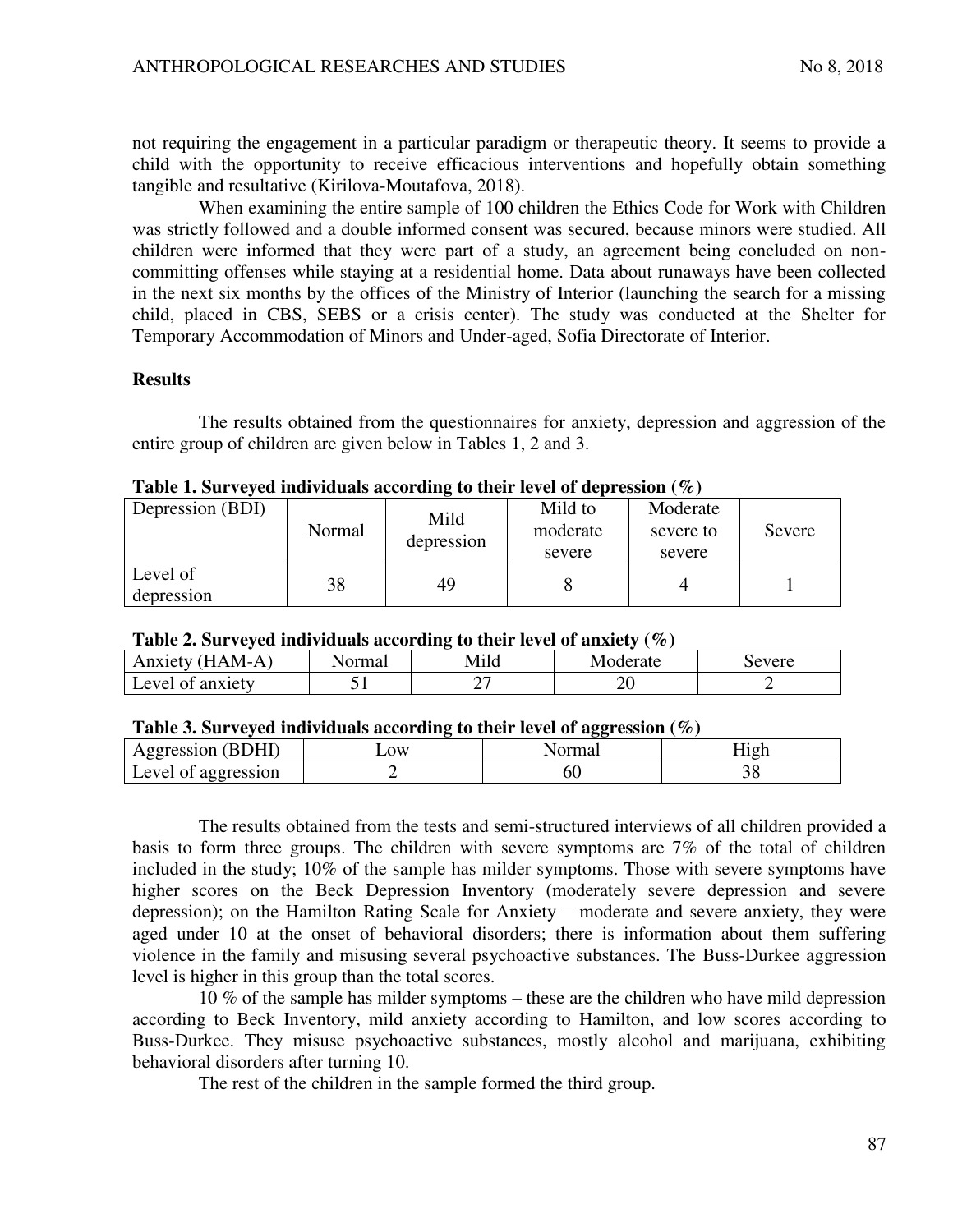The assumption that the children with severe symptoms would be less influenced by the provided intervention (the training) in comparison with those with relatively milder symptoms was put to the test using the differences in the number of runaways in the six-month period prior to and after conducting the study.

Given the small number of subjects within the studied groups with mild and severe symptoms who have or have not received training (7, and 3, and 3, and 4 children, respectively), Kruskal-Wallis nonparametric tests were performed. The rest of the children in the sample were included in the analysis. Those were the children with various challenging demographic indicators and/or problematic scores in the questionnaires used, considered outside the typical profile configuration of children exhibiting milder or severer behavioral problems. The results of the test are given below in Table 4.

**Table 4. Running away rates in the period of six months prior to and after conducting the study on the children with milder or severer symptoms who have received and who have not received training** 

|                                    | of<br>Type | $\overline{N}$ | Number<br>of | $Chi-$ | Sig.              |
|------------------------------------|------------|----------------|--------------|--------|-------------------|
|                                    | symptoms   |                | runaways     | Square |                   |
|                                    |            |                | Average      |        |                   |
|                                    |            |                | rate         |        |                   |
| Six months prior (the children who | Mild       | 7              | 20           | 8.98   | .01 <sup>1</sup>  |
| have received training)            | Severe     | 3              | 46.50        |        |                   |
|                                    | Other      | 40             | 24.89        |        |                   |
| Six months after (the children who | Mild       | 7              | 9.14         | 17.26  | .000 <sup>2</sup> |
| have received training)            | Severe     | 3              | 47.00        |        |                   |
|                                    | Other      | 40             | 26.75        |        |                   |
| Six months prior (the children who | Mild       | 3              | 10           | 12.79  | .002              |
| have not received training)        | Severe     | $\overline{4}$ | 45.50        |        |                   |
|                                    | Other      | 43             | 24.72        |        |                   |
| Six months after (the children who | Mild       | 3              | 13           | 3.20   | $20^{3}$          |
| have not received training)        | Severe     | $\overline{4}$ | 31           |        |                   |
|                                    | Other      | 43             | 25.86        |        |                   |

 $\frac{1}{1}$  p < .05;  $\frac{2}{1}$  p < .001;  $\frac{3}{1}$ . The difference between the average rates of the number of runaways in this group is statistically insignificant

The assumption that children displaying a pronounced inclination to aggression would be less influenced by the training in comparison with those who do not exhibit such inclination was also tested using the differences in the number of runaways prior to and after the study. The average rates of runaways were studied and compared with those of the children who have or have not shown physical aggression and have or have not received training. T-tests were once again conducted for the purpose with one sample tested twice (repeated measures) (Paired-samples T-Test). Given the small number of subjects in the studied samples, the Wilcoxon Signed-Rank Test was conducted, i.e. the nonparametric equivalent of the paired t-test (Table 5).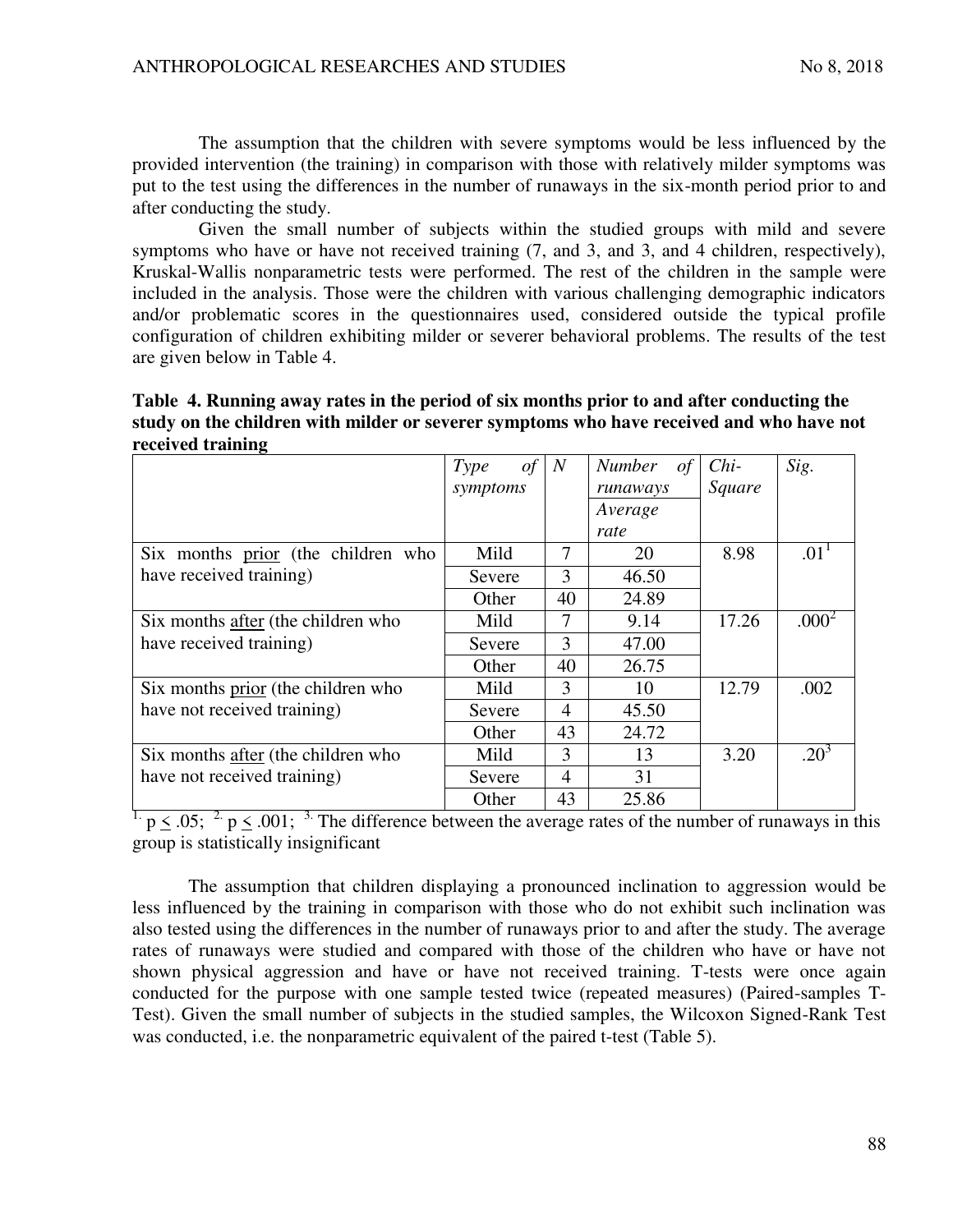|                         | Period     | <b>Number</b><br>$\sigma f$ |      | Average rates  |                | Z                        | Sig.    |                   |
|-------------------------|------------|-----------------------------|------|----------------|----------------|--------------------------|---------|-------------------|
| before/after            |            | runaways                    |      |                |                |                          |         |                   |
|                         | the study  | Average                     | s.d. | $\pm$          | $\blacksquare$ | $=$                      |         |                   |
| The children with       | Six months | 1.90                        | .70  | $\overline{0}$ | 2.50           | $\overline{\phantom{0}}$ | $-2.00$ | .046 <sup>4</sup> |
| aggressive behaviors    | prior      |                             |      |                |                |                          |         |                   |
| who have received       | Six months | 1.71                        | .84  |                |                |                          |         |                   |
| training                | after      |                             |      |                |                |                          |         |                   |
| The children with       | Six months | 2.20                        | .77  | 5.50           | 6.19           |                          | $-1.60$ | $.11^{5}$         |
| aggressive behaviors    | prior      |                             |      |                |                |                          |         |                   |
| who have not received   | Six months | 1.90                        | .72  |                |                |                          |         |                   |
| training                | after      |                             |      |                |                |                          |         |                   |
| The children with non-  | Six months | 1.83                        | .66  | 8.50           | 10.08          | $\overline{\phantom{0}}$ | $-3.75$ | $.000^6$          |
| behaviors<br>aggressive | prior      |                             |      |                |                |                          |         |                   |
| have<br>who<br>received | Six months | 1.14                        | .95  |                |                |                          |         |                   |
| training                | after      |                             |      |                |                |                          |         |                   |
| The children with non-  | Six months | 1.57                        | .63  | 7.40           | 5.86           | $\overline{\phantom{0}}$ | $-.165$ | .87'              |
| behaviors<br>aggressive | prior      |                             |      |                |                |                          |         |                   |
| who have not received   | Six months | 1.53                        | .86  |                |                |                          |         |                   |
| training                | after      |                             |      |                |                |                          |         |                   |

| Table 5. Running away rates in the periods of six months prior to and after conducting the |
|--------------------------------------------------------------------------------------------|
| study on the children with aggressive and with non-aggressive behaviors, who have received |
| and who have not received training                                                         |

<sup>4</sup>. N = 21; p < .05; <sup>5.</sup> N = 20; the difference is statistically insignificant; <sup>6.</sup> N = 29; p < .001;

<sup>7</sup>. N = 50; the difference is statistically insignificant

### **Discussions**

The survey shows relatively high levels of depression and anxiety in children placed in institutions. The result obtained by using self-evaluation questionnaires for exhibiting aggression is impressively similar to the data presented in other sources: episodes of physical aggression performed by the child appeared from the records about the child and the children themselves in the semi-structured interview (41 %). This percentage is very important because approximately 40 % of the children with conduct disorder as adults have violations on Axis  $II$  – Antisocial personality disorder (Onchev, 2012). A. Slavtchev (2002) gives similar rates for depression, anxiety, and aggression in mistreated children: 70 % for depression, 67 % for anxiety and 40 % aggressive behavior respectively (Slavtchev, 2002). It is important to note that a very high percentage of children (75%) reported experiencing violence in the past and the rest of the children (25%) mentioned having witnessed physical aggression towards others (Kirilova-Moutafova, 2014)**.** 

The results obtained and presented in the tables above show that the average number of runaways among the children exhibiting no aggression has dropped significantly after receiving the training (*See* Table 5). Compared with this group, the average number of runaways exhibiting aggression remains much larger after the training, not tangibly changing from the number of runaways prior to conducting the study. Though this group is also influenced by the training, this is to a much lesser degree in comparison with the children who were not inclined to display aggression. It should also be noted here that the difference with the children displaying aggression,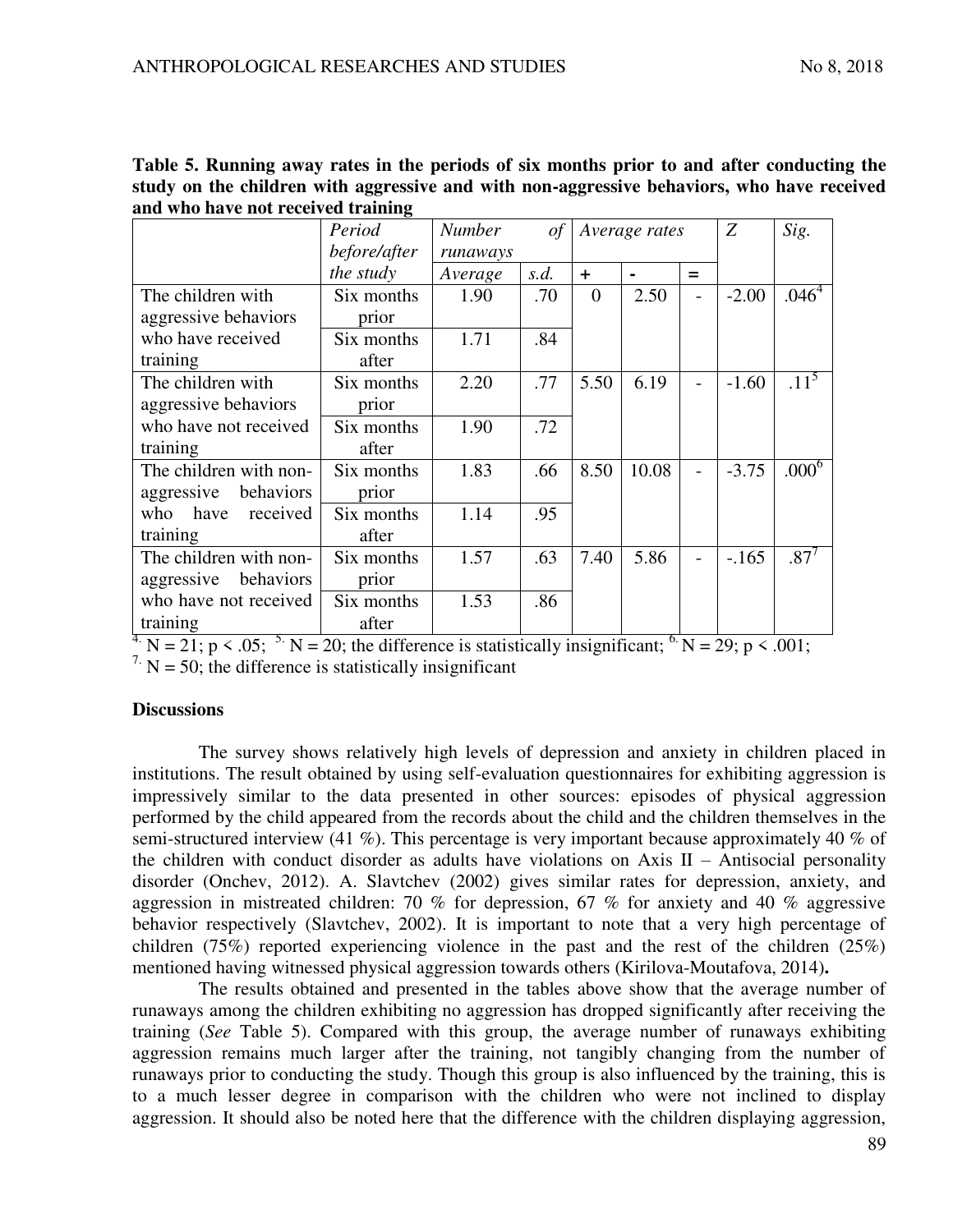who have received training, borders on the statistical significance (p < .05; *See* Table 5), while the one with the non-aggressive children who have received training is within the optimal range ( $p \le$ .001; *See* Table 5). This shows more credibility of the achieved results with this last group.

The results above show that the average rates of the number of runaways in the group of children with mild symptoms that have received training are significantly lower in the period of six months after conducting the study compared with the of six months prior period (*See* Table 4). The differences for both periods are statistically significant ( $p \leq .05$  and  $p \leq .001$  respectively): what draws attention here is the fact that the rates for the period after the training are higher. The higher level of statistical significance of the results also means more credibility. This is further beefed up by the fact that Chi-Square values are greater here.

The lack of changes in those children who fit neither into the group with mild symptoms nor into that with severe ones is probably due to the fact that the respective group is not homogenous in terms of defined specific characteristics (personal, demographic, psychosocial, etc.). In other words, both children influenced by the training (or have been influenced if receiving training), and those who have not been influenced by the training (or would not have been influenced) may happen to fall in this group and their results neutralize each other.

Multimodality treatment programs that use all of the available family and community resources are likely to bring about the best results in efforts to control conduct disordered behavior (Sadock and Sadock, 2009).

Unfortunately, work with institutionalized children who use psychoactive substances is not performed yet in Bulgaria, while precise diagnostics and therapy of anxiety and depressive disorders, concomitant with a display of behavioral problems, seem to be underestimated. The findings regarding the antisocial trend suggest that hope exist, its real treatment is not psychoanalysis, but an appropriate attitude, welcome and respond to moments of hope (Winnicott, 2008).

### **Conclusions**

The obtained results confirm the assumption that children with severe symptoms would be less influenced by the provided intervention (the training) in comparison with those exhibiting milder symptoms. The latter are influenced by the training to the greatest degree compared with the other two groups. The children who, after receiving training, can't be classed with any of the two specific groups (with mild or severe symptoms) come second. And last, come the children with severe symptoms, the largest number of runaways that do not change as a result of the intervention.

The results obtained in this survey illustrate a negative tendency and could become a basis for changing the working practices of different institutions that accommodate children with behavioral problems. In order to avoid hypodiagnostic errors in children with anxiety and depression, when they are about to be accommodated in institutions for their status assessment, a meeting with a psychologist and with a child psychiatrist is highly recommended, if necessary. If severe psychopathology is attested, and when it is complicated by the use of substances, an expert in drug dependencies has to participate in the admission team.

### **Bibliography**

1. Dulcan, M.K., Lake, M.B., 2012. *Concise Guide to Child and Adolescent Psychiatry*, 4th edition, Arlington: American Psychiatric Publishing, Inc.